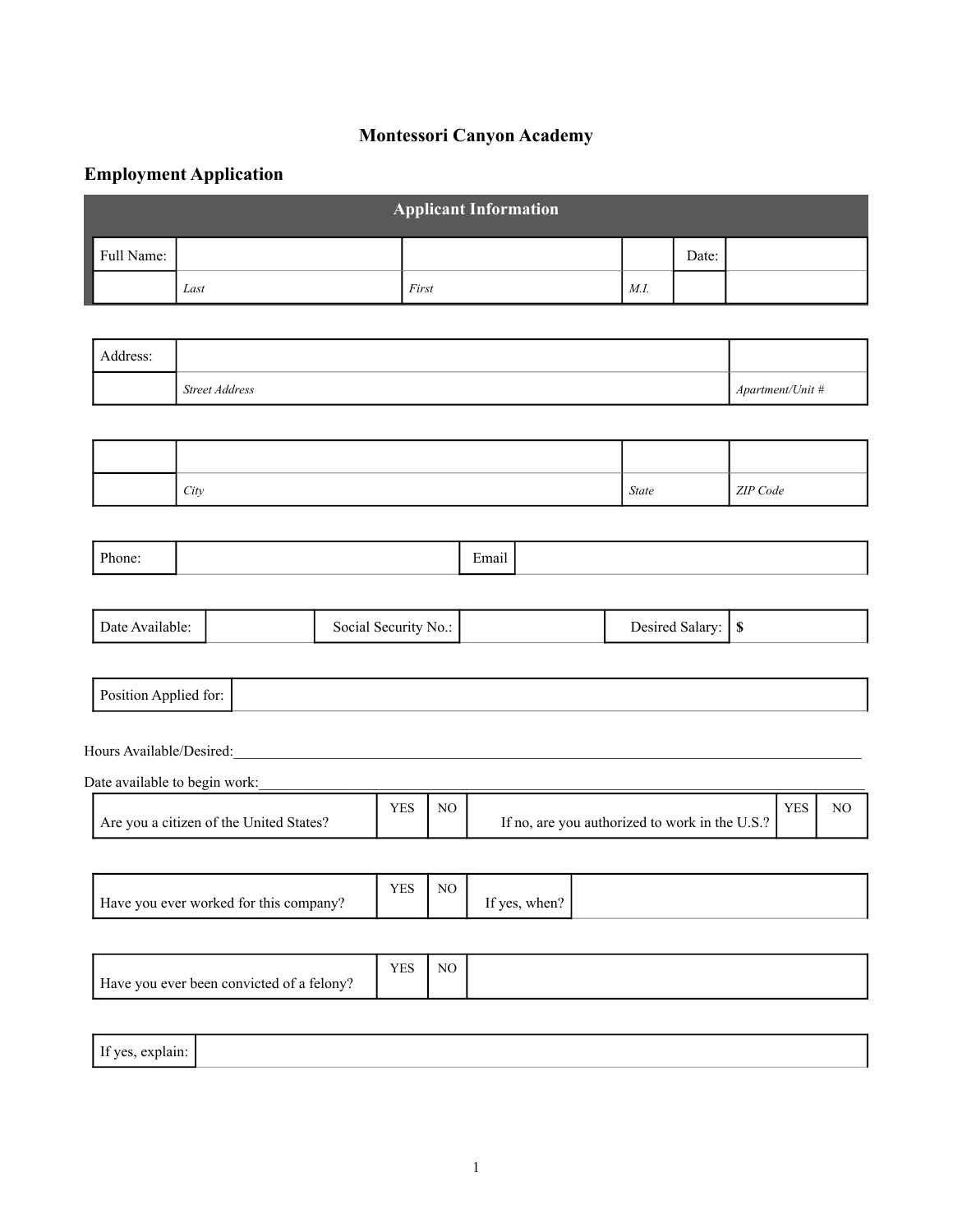|              |     |  | <b>Education</b>  |             |          |                            |  |
|--------------|-----|--|-------------------|-------------|----------|----------------------------|--|
| High School: |     |  | Address:          |             |          |                            |  |
|              |     |  |                   |             |          |                            |  |
| From:        | To: |  | Did you graduate? | ${\rm YES}$ | $\rm NO$ | Diploma:<br>$\ddot{\cdot}$ |  |
|              |     |  |                   |             |          |                            |  |
| College      |     |  | Address:          |             |          |                            |  |
|              |     |  |                   |             |          |                            |  |
| From:        | To: |  | Did you graduate? | ${\rm YES}$ | $\rm NO$ | Degree:                    |  |
|              |     |  |                   |             |          |                            |  |
| Other:       |     |  | Address:          |             |          |                            |  |
|              |     |  |                   |             |          |                            |  |
| From:        | To: |  | Did you graduate? | <b>YES</b>  | $\rm NO$ | Degree:                    |  |

**References** 

*Please list three professional references.* 

| Full Name: | Relationship: |  |
|------------|---------------|--|
| Company:   | Phone:        |  |
| Address:   |               |  |
|            |               |  |
| Full Name: | Relationship: |  |
| Company:   | Phone:        |  |
| Address:   |               |  |
|            |               |  |
| Full Name: | Relationship: |  |
| Company:   | Phone:        |  |
| Address:   |               |  |

| Previous Employment |  |             |  |  |
|---------------------|--|-------------|--|--|
| Company:            |  | Phone:      |  |  |
| Address:            |  | Supervisor: |  |  |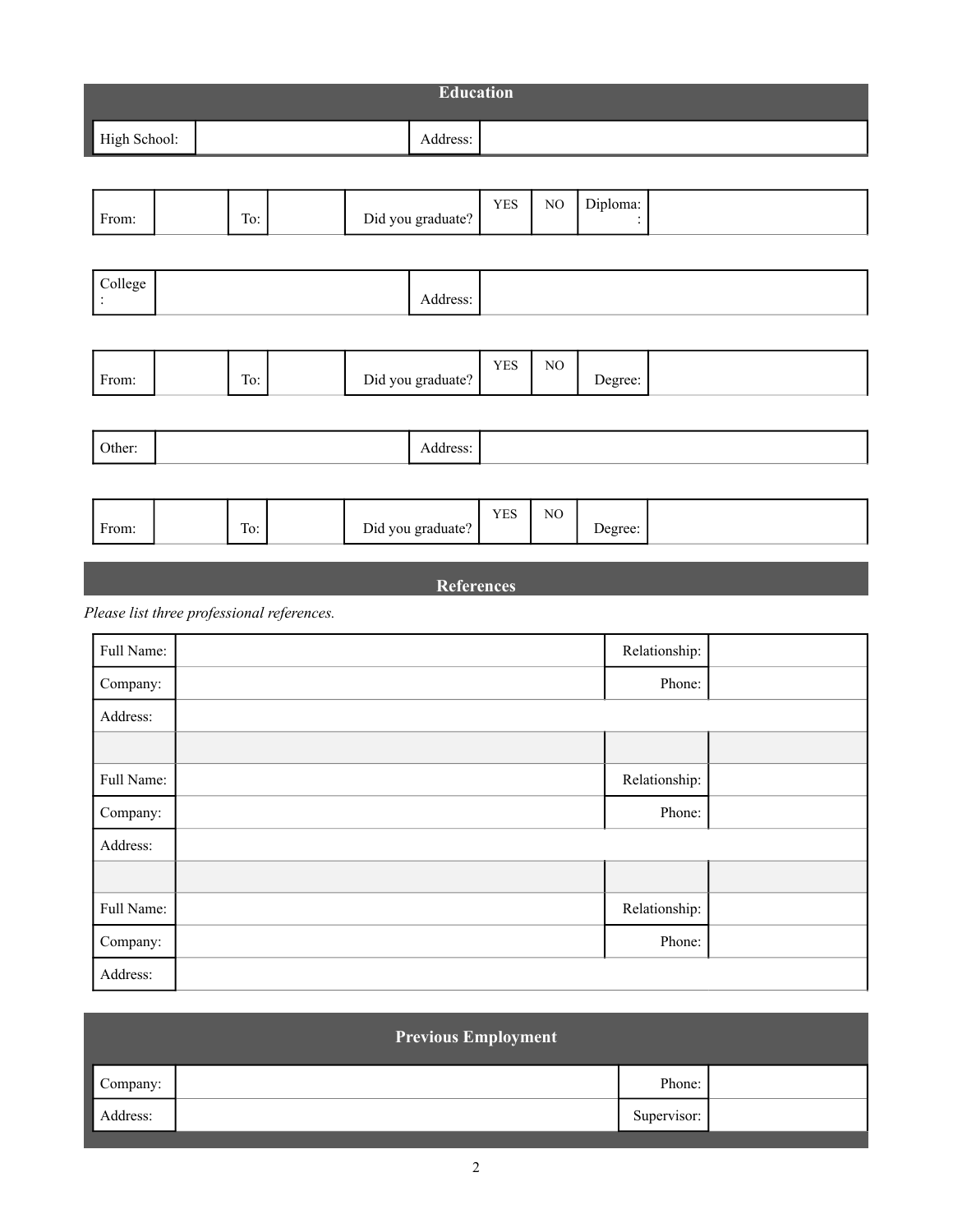| Job Title: | Starting Salary:<br>- AD | <b>CD</b><br>Salary:<br>Ending<br>- 10 |
|------------|--------------------------|----------------------------------------|
|------------|--------------------------|----------------------------------------|

| From: |  | $\sim$<br>10. | Leaving:<br>Reason for |  |
|-------|--|---------------|------------------------|--|
|-------|--|---------------|------------------------|--|

| May we contact your previous supervisor for a reference? | <b>YES</b> | NO |  |
|----------------------------------------------------------|------------|----|--|
|                                                          |            |    |  |
|                                                          |            |    |  |

| Company: | Phone:      |  |
|----------|-------------|--|
| Address: | Supervisor: |  |

| Job Title: | Starting Salary:<br>АD | Ending Salary: | - CD<br>- 17 |
|------------|------------------------|----------------|--------------|
|------------|------------------------|----------------|--------------|

| <b>Contractor</b> |  |
|-------------------|--|
|-------------------|--|

| From: | $\sim$<br>10. |  | Leaving:<br>Reason for <i>I</i> |  |
|-------|---------------|--|---------------------------------|--|
|-------|---------------|--|---------------------------------|--|

| May we contact your previous supervisor for a reference? | <b>YES</b> | NO |  |
|----------------------------------------------------------|------------|----|--|
|                                                          |            |    |  |
|                                                          |            |    |  |

| Company: | Phone:      |  |
|----------|-------------|--|
| Address: | Supervisor: |  |

| Job Title: | <b>Starting Salary:</b> | . Salary:<br>Ending ' | - AD |
|------------|-------------------------|-----------------------|------|
|            |                         |                       |      |

| × |
|---|
|---|